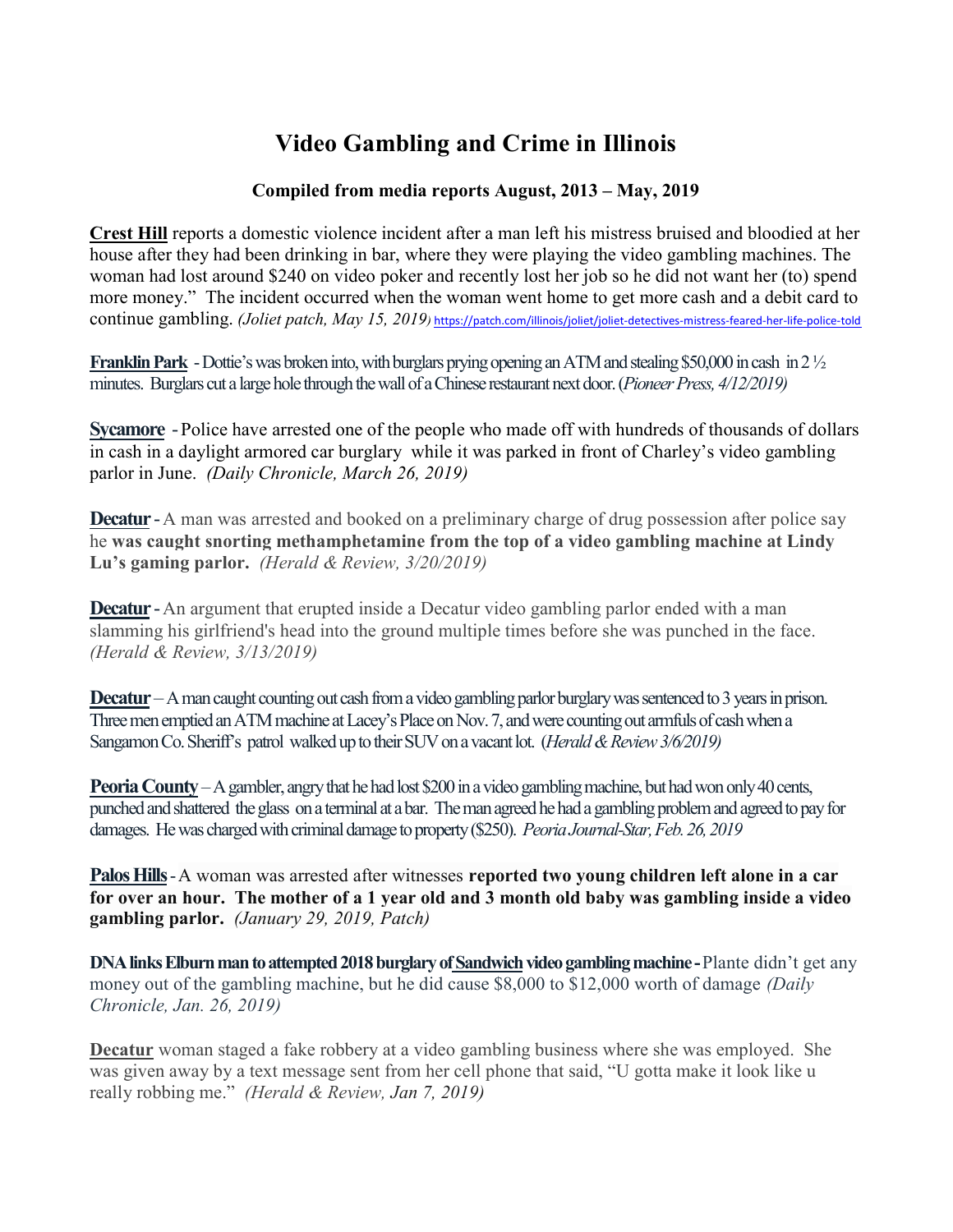Urbana - Police are investigating an armed robbery at Ruby's, a video gambling parlor on Dec. 23. A woman battered a 47-year-old Urbana woman, sprayed her with pepper spray, stole money from the gambling facility and fled the scene. (Champaign News-Gazette, 12/26/2018)

Millstadt – A regional manager for Grand River Jackpot is accused of having a gun and robbing two of the company's couriers as they completed their route in Millstadt. James Dieters was charged with armed robbery, possession of stolen license plates, and resisting a police officer. (Belleville News-Democrat, Dec. 17, 2018)

Madison County – Armed robbery at rural Granite City establishment, where two men demanded money from an employee who had just emptied the video gambling machines. (BND, 12/17/2018)

Springfield – A man robbed Miss Kimmee's video gambling parlor on Sangamon Ave., Sunday morning. The man entered the building at 8:15 a.m. with a plastic bag over his right hand. The man implied he had a gun and demanded money. (The State Journal-Register, Dec. 2, 2018)

Champaign – Armed robbery at Lacey's Place Slots & Video Poker. The News Gazette reports a man approached a woman, showed a gun, and demanded money. After she gave him cash, he ran off. (Nov. 26, 2018)

River Grove – Theft at Hanging Gardens on Sept. 29, where 4 video gambling machines, an ATM, and cash register were broken into, with \$32,515 reported stolen. (People & Places news, Nov. 2018)

DeKalb - Prosecutors say a Kingston woman used revenue from her DeKalb video gambling parlor to try to pay back more than \$250,000 she'd embezzled while a general manager of a Wisconsin newspaper company. (Sauk Valley.com, Oct. 4, 2018)

Elmwood Park Burglary – "Subjects forced their way into the Elmwood Restaurant, then pried open the video gambling devices, taking an undetermined amount of money." People and Places Newspaper, October, 2018.

Decatur - A disagreement over video gambling winnings may have led to a deadly stabbing. During an interview, James said after helping a man win money on the slot machine, he asked him for \$20 but was refused. (August 13, 2018, WAND-TV, Decatur)

A Putnam County jury found a man guilty of first-degree murder and concealment of the homicidal death of his sister-in-law. Anderson's video gambling and payday loans were used in the establishment a motive. (mywebtimes.com, July 7, 2018)

**Sycamore** police are investigating a robbery of an armored car parked outside of a video gambling parlor at 9:41 a.m. (Daily Chronicle, June 28, 2018)

Moline - An armed robbery of a video gambling parlor left an employee injured, when he was struck with a firearm. "Three suspects unsuccessfully tried to use crowbars to break into the video gaming terminals before fleeing with a small amount of money taken from an area near the employee counter". (Dispatch-Argus, June 4, 2018)

Rockford armed robbery at Ms. Jill's Video Poker and Slots on State Street. A man entered the business with a handgun and demanded money from the clerk. No customers were there. (MyStateline.com, May 22, 2018)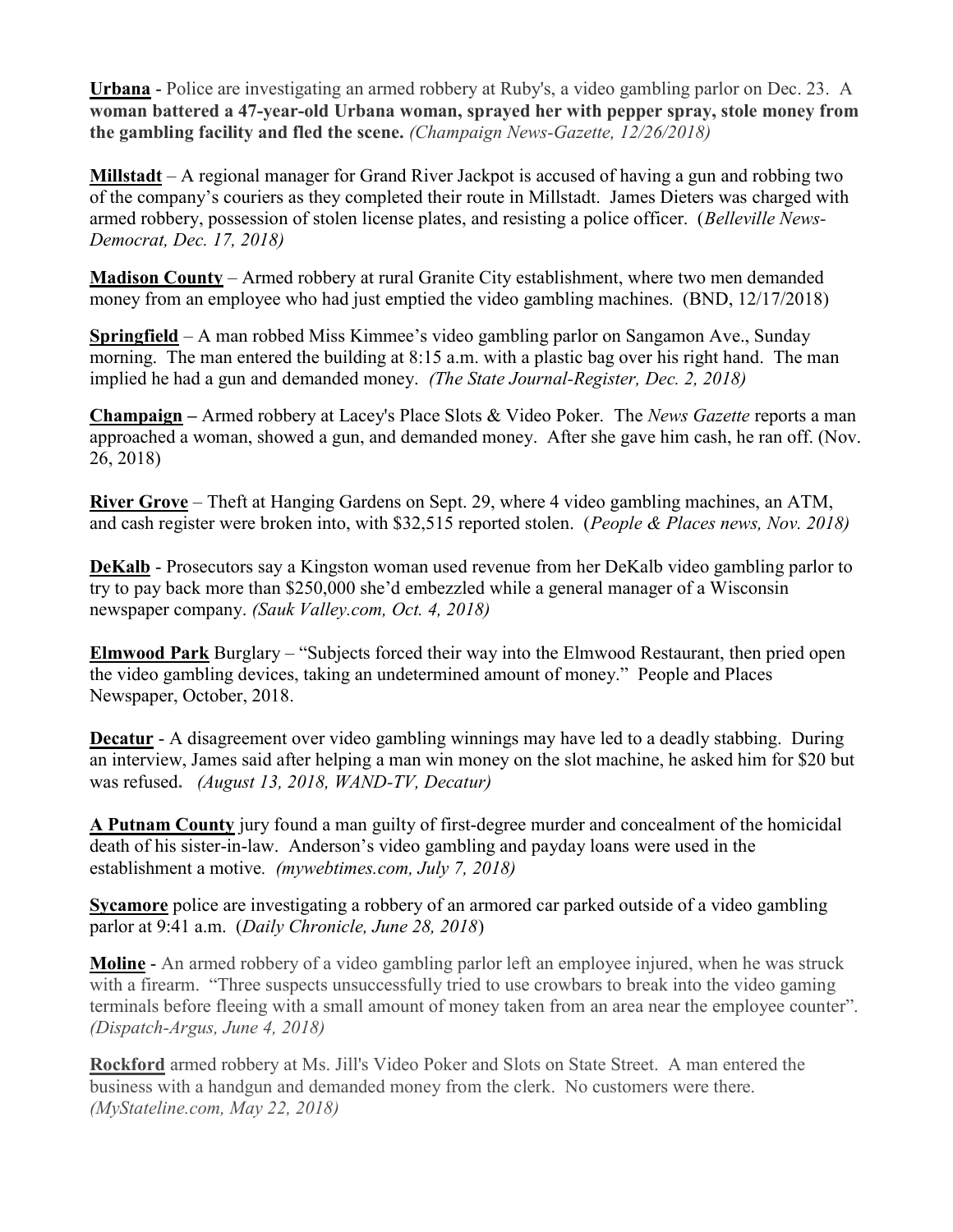River Grove Criminal Damage – Stella's on Thatcher Ave. reported a slot machine damaged by a customer upset with losing all his money to it. The man was said to have punched the machine, knocking a light bar off the side. He reportedly ran out and over the ally where an employee lost sight of him. (April 26, 2018,People & Places)

Decatur bar employee steals \$500, spends it on gambling machines at work. (Herald-Review, March 27, 2018)

Decatur – A video gambling employee was robbed. The employee was taking out the trash at Pearl's, located in the 2100 block of Pershing Road, when a man threatened him with a knife and took all of his money. (WAND-TV, January 24, 2018)

Champaign man will serve 10 years in prison for robbery of a video gambling parlor. (News-Gazette, Jan. 11, 2018)

Joliet – A man told an 11-year-old girl she was "sexy," then followed her around the West Jefferson Street Walmart before heading over to a nearby gambling parlor, where he made lewd remarks to two grown women, police said. (The Herald News, January 8, 2018)

A string of gambling machine robberies at truck stops in Marion, Monee, Downs, and Pocahontas. One man acts as a lookout while the other breaks into the redemption machines to remove the cash. (Belleville News Democrat, 1/3/2018)

Decatur burglary suspects were still counting loot when arrested. Power to Lacey's Place was disabled, there were signs of forced entry and a "large amount" of cash was stolen from an ATM. (Herald  $\&$ Review 11/ 21/2017)

Peoria Heights - A masked and armed robber pointed a gun at the head of a customer at Dotty's and told everyone else not to move. A second male took an undetermined amount of money from the business, according to the police. The gambling parlor never closed; police were interviewing customers and eyewitnesses as they operated the machines. (Peoria Journal Star, 11/17/2017)

Peoria police are investigating a break in at a Central Peoria tavern, where video gambling machines were forced open and the money stolen. (Peoria Journal Star, 11/16/2017)

**Mt. Vernon** police received a report from an employee with the gaming industry saying someone broke into a video gambling machine at the TA Truck Stop. (Mt. Vernon Daily-Record, 10/30/17)

Moline police are looking for the man behind a string of burglaries at Moline bars and taverns. On Oct.  $19<sup>th</sup>$  at 2:30 a.m. he forced his way into an empty bar and took money from four video gambling machines. (WQAD 8, 10/19/2017)

Champaign police are looking for a woman who robbed Ruby's Slots and Video Poker gambling parlor. She demanded money from the female employee and pushed the clerk toward the safe. The robber left with a bag of cash, the News-Gazette reported. (10/6/2017)

River Grove - Someone broke the glass display Sept. 15 on a video gaming machine at the Black Stone Café, 8535 Grand Ave. and left the scene before police arrived, the Chicago Tribune reported.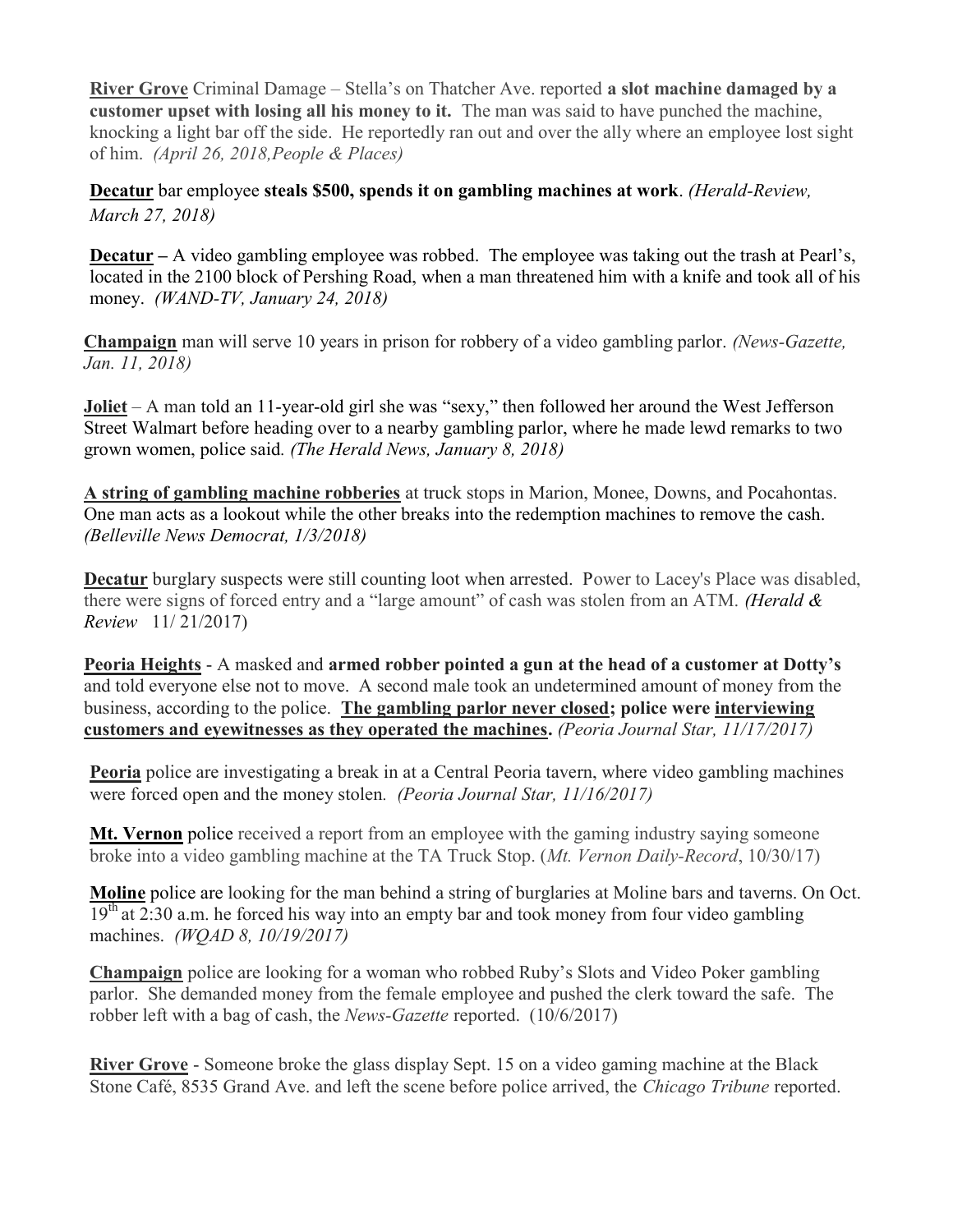Springfield – Three video gambling establishments (Darcy's Pint, Capitol City Bar and Grill, and West Side Pub) were burglarized overnight. There was a substantial amount of damage to the ATMs, video gambling machines, and safes, and a substantial amount of money taken. (Fox IL News, 9/14/17)

An Alton bar had its license suspended for one day and had to add security measures after a **shooting** and stabbing. The shooting happened in the video gaming, with the suspect and victim playing machines next to each other at 2 a.m., having an exchange of words, then one pulling a gun and firing at the other. (The Telegraph, Aug. 25, 2017)

Dixon Coin Wash Laundromat was **burglarized.** An unknown subject entered the business and forced entry into two coin-operated video gaming machines. (WQAD, Aug. 21, 2017)

Springfield police are investigating an armed robbery at Dotty's gambling parlor. An employee told officers a man displayed a handgun and began to punch the employee with his fists. The gunman demanded money and fled after taking the money. (The State Journal-Register, 8/12/2017)

Springfield Crime Stoppers crime of the week was an armed robbery at Lucy's Place. (7/14/2017, The State Journal-Register)

A man is accused of **stealing more than \$25,000 from gambling machines** belonging to Gaming  $\&$ Entertainment Management (GEM). The man worked as a collector, going around emptying the money from the machines in video gambling establishments. (Naperville Sun, June 12, 2017)

Armed robbery at Lacey's video gambling parlor in Decatur the *Herald & Review* reported 6/2/2017.

Forest Park - A man living above the tavern is accused of breaking into the bar twice within a week, stealing thousands of dollars from video gambling machines and more than 30 bottles of liquor. In the May 21 incident, police found more than \$8,000 taken from gambling machines which had been pried and drilled open. Forest Park Review, May 30, 2017

Decatur police seek help in finding a suspect who took an ATM with cash stored inside from Carolyn's Mega Slots between 2 and 6:30 a.m. on May 11, 2017. (Herald-Review)

Armed robbery at Dotty's video gambling parlor in Champaign at 2:00 AM, April 9, 2017 – FOX IL.

**Kane County** Sheriff's deputies responded to a complaint of criminal damage to property at a bar in Elgin where a man smashed a video gambling machine. The bar was cited for liquor control violations. (The Courier-News, 3/15/2017)

Authorities are searching for a suspect accused of shooting a man in a Marion bar. Deputies with the Williamson County Sheriff's Office were dispatched to the Pit Stop Bar after receiving a report of shots fired on Feb. 22, 2017. The suspect was asked to stop banging on the side of a video gaming machine with his hand when he then reached into the backpack he was carrying and the gun fired, striking another customer. (KFVS12)

Theft at **Effingham TA Truckstop** on Feb. 27, 2017 of an undisclosed amount of money from two video gambling machines. http://www.thexradio.com

Sandoval man pled guilty to felony theft for allegedly taking over \$500 from Faye's Place in Central City last November. There was only one employee in the business at the time of the robbery. (WJBD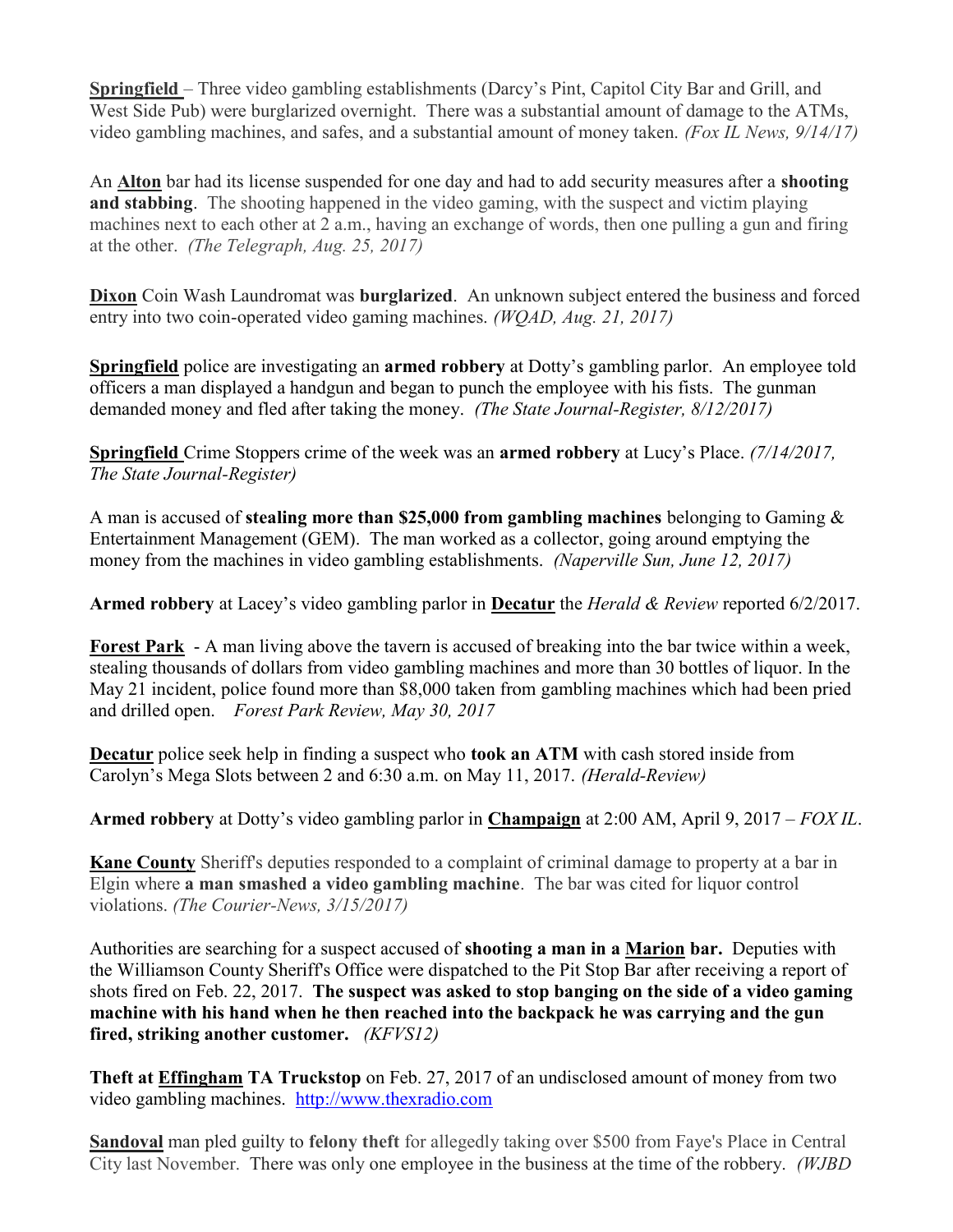radio, 11/27/2016) He was sentenced to 30 months probation, 180 days in the Marion County Jail with credit for time served, ordered to undergo drug and alcohol evaluation and treatment, and make \$148 in restitution. (*WJBD radio, 2/1/2017*)

A Lockport mother left her 12-year old son in a car unattended while she gambled in a video gambling parlor. (1/30/2017, Joliet Herald-News)

Armed robbery in Darien at Dotty's video gambling parlor Christmas Eve. The robber showed a handgun to the cashier, who was alone in the place, and demanded money. (Chicago Tribune, 1/04/2017)

Champaign police are seeking help solving an armed robbery at Emma's video gambling parlor. (The News-Gazette, December 18, 2016)

Springfield police are seeking information on a Strong Armed Robbery at Betty's Place Video Gaming Parlor on Wabash Avenue on November 23, 2016. A female took a purse which belonged to a patron. Another customer followed the thief outside and attempted to recover the stolen purse but was battered by the perpetrator who was able to escape. (Crime Stoppers, 12/1/2016)

An undetermined amount of cash was stolen from a video gaming machine owned by  $B \& B$ Amusement in Effingham. (November 10, 2016)

Arrests made in burglaries involving ATMs, gambling machines. Two people were arrested in connection with 23 burglaries reported at central Illinois establishments with ATMs and video gaming machines. (Quincy Herald-Whig, 9/21/2016)

ATMs and gambling machines hit in break-ins. Jacksonville police are recommending businesses take extra precautions after a series of burglaries appear to target ATMs and video gambling machines. Break-ins occurred at the Moose Lodge, VFW, and Bowl Inn. (Jacksonville Journal Courier, 8/24/16)

Burglary at Moose Lodge in Pittsfield – an undetermined amount of cash was taken from video gambling machines and an ATM. (Quincy Whig, 9/6/16)

Man was charged with retail theft. The charge alleges he obtained money from a video gaming establishment in Charleston by presenting them with tickets that had already been redeemed. *(Journal*) Gazette & Times Courier, 8/31/2016)

A man has been charged with burglary at a video gambling parlor in Wood River. He broke into Lucy's Place and stole cash on Feb. 7, 2016. (Belleville News Democrat, 2/20/16)

Tazewell County grand jury indicts former Twin Oaks employee accused of taking money from a disabled person to gamble. She also took two residents to a video gambling bar and was indicted on charges of felony and unlawful financial exploitation of a disabled person. (Peoria Journal Star, 3/31/2016)

Police are investigating a robbery of a video gambling employee in Elmwood Park who was robbed of \$10,000 when approached by a man with a gun and told to hand over the backpack that he was carrying. The money was to put in the video gambling automatic teller machine which dispenses cash winners. (Dec. 1, 2015)

A rash of burglaries in Livingston County includes two break-ins at video gambling establishments. In Dwight, a "substantial" amount of cash had been stolen from the Illinois Gaming Board payout station at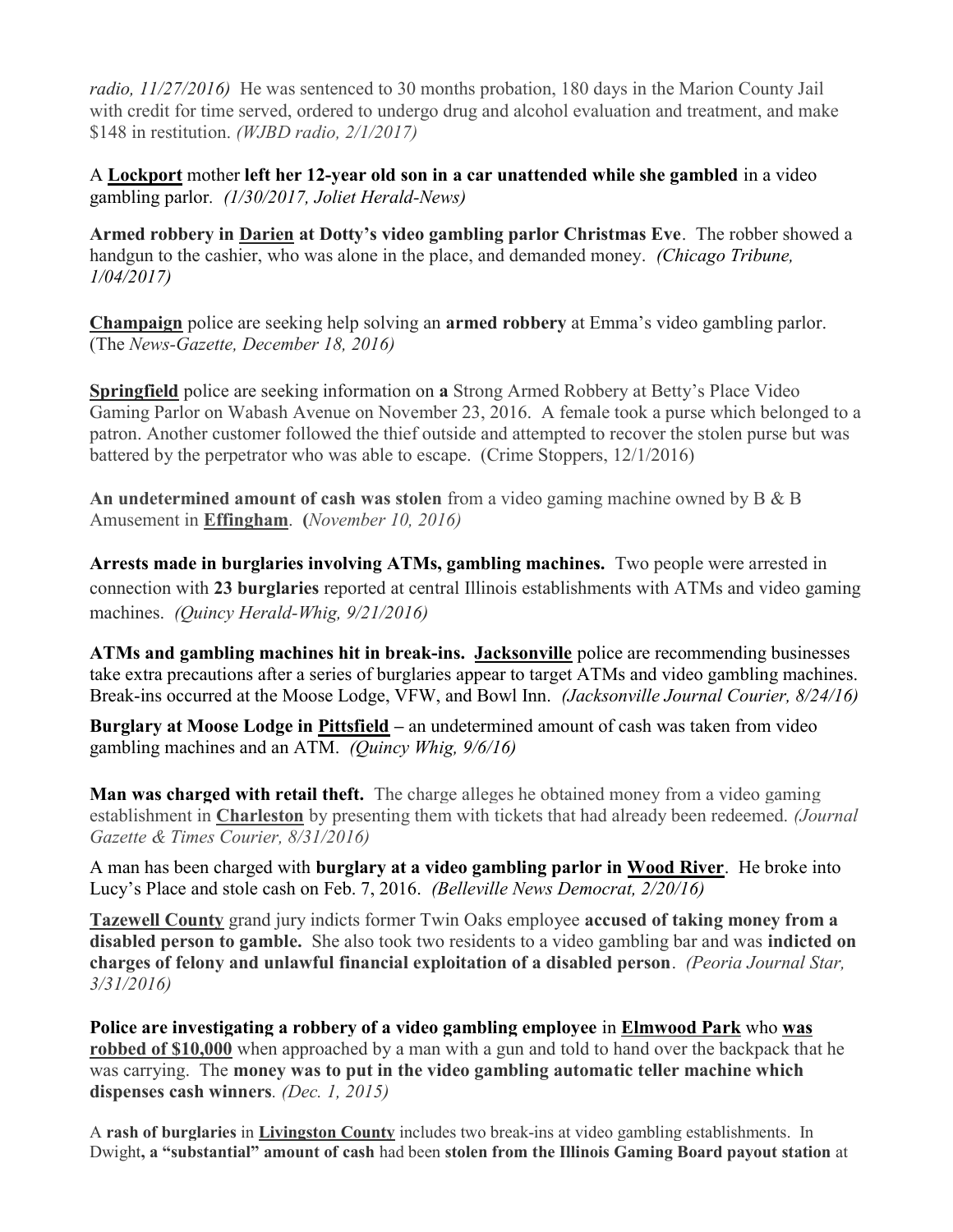Victory Lanes, which had been pried open. At Roadrunner's Family Restaurant in Emington, an "unspecified" amount of cash was taken from an ATM and gambling machine, which were damaged in the burglary.. (Pontiac Daily Leader, March 25, 2016)

Macomb police are investigating a burglary at the Eagles Club aerie. Sometime after the bar closed the night before, someone broke into the three video gambling machines and jukebox. (McDonough County Voice, Mar. 11, 2016)

Leroy requires video cameras in any business with liquor and gambling machine licenses. The changes were spurred by a minor incident in which a business was unable to produce adequate video to police. (The News-Gazette, Mar. 15, 2016)

Dad gambled in Morton Grove bar while son left in car. The 3 year old boy was found wandering near a busy intersection at 11:00 p.m., while his dad was in a bar. He allegedly went inside to order food, and played video gambling while he waited. (Pioneer Press, 6/29/2015)

Urbana police arrested a man after he allegedly tried to cash some stolen winning video-gambling tickets. A woman left her winning tickets sitting on the machine in a bar before she walked away. A man took the tickets then came back into the bar to try to cash them. (News-Gazette, 3/13/2016)

Woodstock Police are investigating a break-in at Coleman's Tavern & Grill. Once inside, the offenders broke into the video gambling payment machine and stole an undisclosed amount of cash. (Woodstock Independent, 12/9/2015)

Video gambling thief hits Quad Cities. At least 5 stores or bars have been burglarized in the past few months, with suspects opening video gambling machines and cash registers. (KWQC, 7/2/15)

Trio accused of breaking into stores, video gambling machines. Three young people are accused of breaking into businesses and cracking open video gambling machines in a spree that affected stores in Round Lake Beach, Lindenhurst, Waukegan, Gurnee, and unincorporated Lake County. The suspects stole merchandise and caused extensive damage. http://www.nbcchicago.com/news/local/Trio-Accused-of-Breaking-Into-Stores-Video-Game-Machines-295490811.html

Criminal damage to property in Mt. Vernon where a man was charged for breaking glass on a video gaming machine at Huck's. (Mt. Vernon Register- News, Oct. 10, 2015)

A Pawnee video gambling parlor cited for underage alcohol sales. Daisy's Lucky Slots failed a compliance check conducted by the Sangamon County Sherriff's Department and IL Liquor Control Commission, (Chatham Clarion, Feb. 26, 2015, Vol. 54, No. 49)

Illinois Gaming Board figures show 57 burglaries and theft attempts. There likely have been more. At least one county sheriff contacted by Lee Enterprises Springfield bureau said there were two other break-ins not reported in the gaming board statistics.

http://www.pantagraph.com/news/local/debate-over-crime-video-gaming-continues/article\_520abb1c-0b74-5a5c-a212-05c7a149ee19.html

A Dotty's video gambling parlor in Freeport has been robbed TWICE in three weeks. The first incident was on December 13, 2014, when police responded to a burglar alarm, and found damage to two gambling machines. The second robbery was Jan. 4, 2015. Police, responding to a burglar alarm at the business, found a broken window and two damaged video gaming machines from which an undisclosed amount of cash was taken. http://www.journalstandard.com/article/20150105/News/150109761#ixzz3O4ksQgsA

Burglar attempts to steal slot machines at Dotty's in Rockford. (Rockford Register Star 2/28/2015)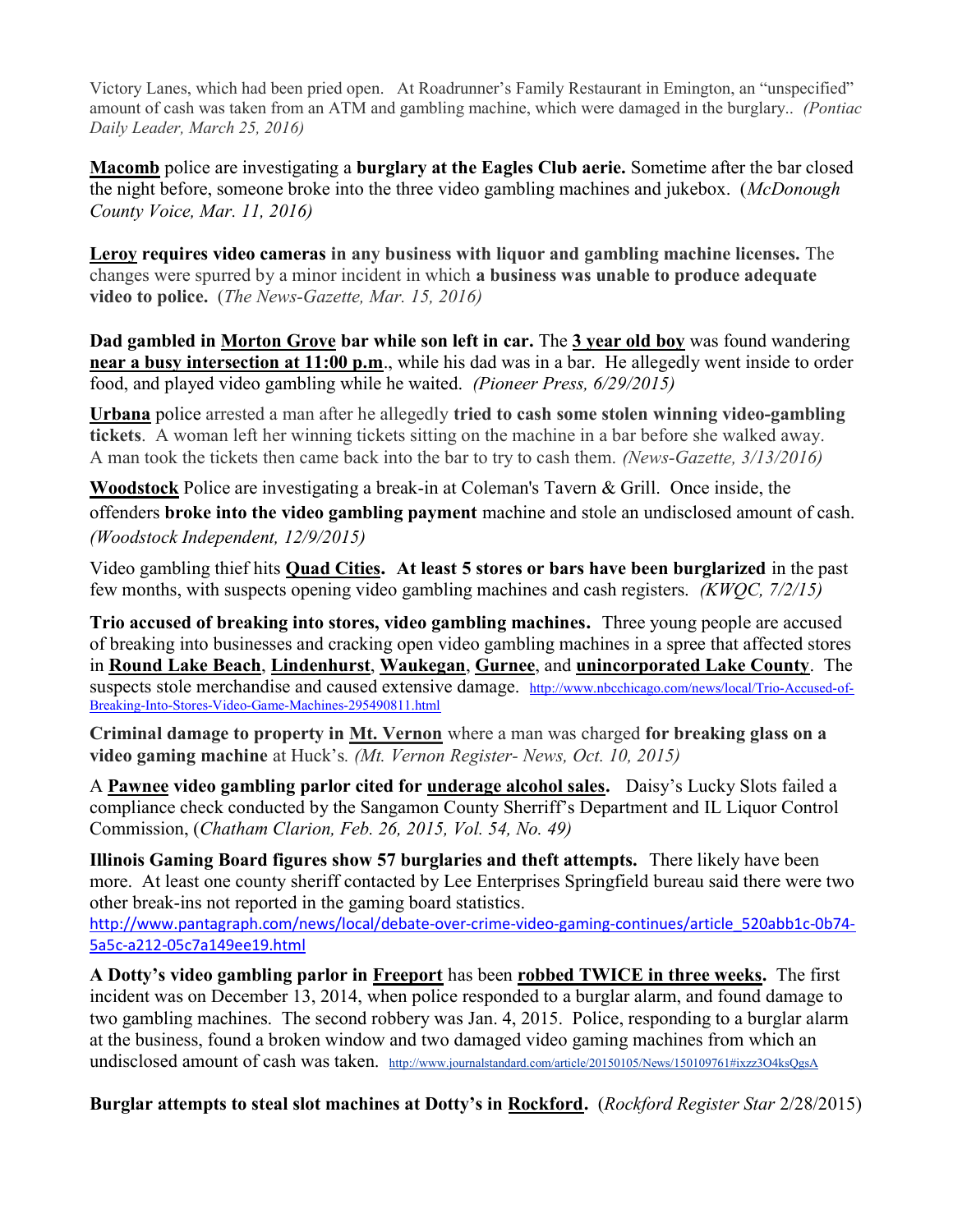Video gaming machine thefts on the rise in Illinois They used to call slot machines one armed bandits. Now it appears the bandits are ripping off video gaming machines in Illinois. http://kplr11.com/2014/05/28/video-gaming-machine-thefts-on-the-rise-in-Illinois

Crime Spree: Thieves targeting poker machines. Thieves have broken into six bars a total of 10 times since September, each time targeting either ATMs or cash redemption machines from video gambling terminals. http://www.sj-r.com/article/20141001/NEWS/141009920

Burglars take thousands of dollars from KC building. Burglars got away with thousands of dollars after a break-in at the Christopher Knights of Columbus building sometime late Sunday or early Monday. The burglary is at least the third to occur at Franklin County establishments with video gaming in recent months. http://thesouthern.com/news/local/burglars-take-thousands-ofdollars-from-kc-building/article\_049cc971-dba3-5f49-a57b-c3830a3093f8.html.

Employee "borrows" \$200 from night drop bag to play video gambling machines. The employee then wrote a check to cover the cash, as he had done previously. The check came back for nonsufficient funds. The owner of the Chili Bowl was told it was a civil matter. **Chillicothe** Times-Bulletin, January 8, 2014, page A6.

Poker machines burglarized at Godfrey tavern. Burglars forced their way into Roper's Regal Beagle and broke into four out of five of the video poker machines in the business. http://www.thetelegraph.com/news/local/article\_20ef274c-e5cb-11e2-b9f4-001a4bcf6878.html

Nearly \$29K stolen from Oak Lawn shop with video gambling. The owner of a flower shop noticed the lock on the front door was missing and saw lights on the shop's gambling machines flashing, indicating they had been disabled, according to the police. When the police arrived, they found 5 video gambling machines and an ATM had been pried open. A safe had been opened, and cash drawers and money canisters were scattered on the floor, according to the Southtown Star. http://southtownstar.suntimes.com/news/23579786-418/nearly-29k-stolen-from-oak-lawn-shop-with-video-gambling.html

Police arrested several suspects involved in coin operated poker machine thefts http://www.wandtv.com/story/24193383/police-arrests-several-suspects-involved-with-coin-operatedmachine-thefts

Five arrested in thefts from video poker machines at truck stops, where video gambling is allowed 24 hours a day, 7 days a week. http://www.sj-r.com/article/20131211/News/131219909

A recent string of thefts all targeted video gambling machines across southern Illinois. The thieves used a sledge hammer to bust open the machines and a sawzall to get through the doors and into the ATM. http://www.wsiltv.com/home/top-story/Burglars-Hit-Jackpot-on-Franklin-County-Video-Gambling-Machines-252543011.html

Northlake burglary targets video gambling machines. Someone disabled the lock on the front door of Winking Dog restaurant and attempted to disable the alarm. They broke into five video gambling machines. http://franklinpark.suntimes.com/crime/burglary-FPH-03282014:article

19 gambling charges dropped for possession of illegal gambling machines, Streator man gets probation. The man forfeited more than a dozen video gambling machines after pleading guilty to possession of a prohibited gambling device and keeping a gambling place. http://www.mywebtimes.com/news/local/streator-man-pleads-guilty-in-gamblingcase/article\_aab8edc9-547a-58be-8735-fe1831044a83.html